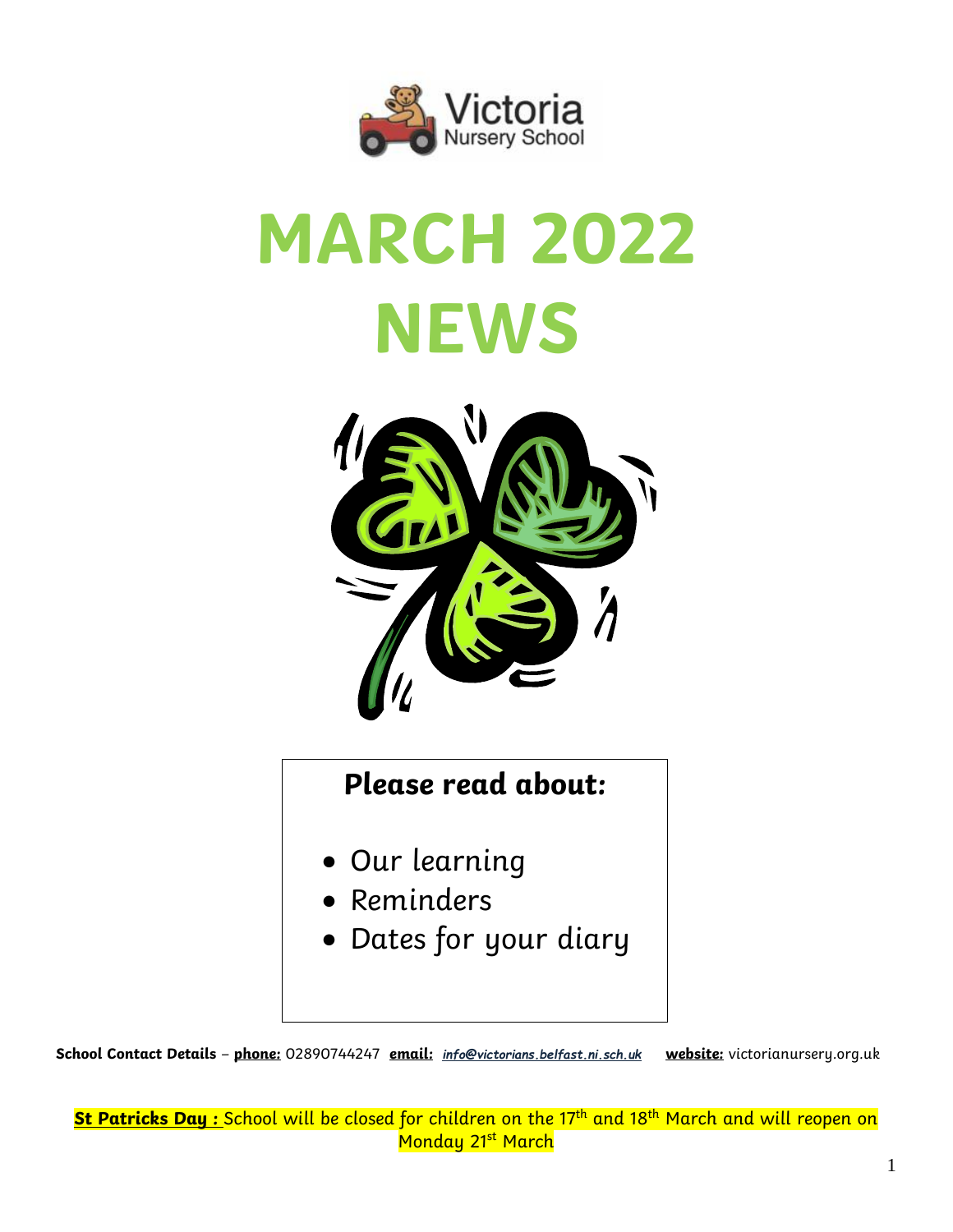# **Our Learning**

## **COLOUR THEME: - GREEN**

We will focus on GREEN, basing some of our art and craft activities on GREEN. Please encourage your child to discuss GREEN at home and allow them to contribute a GREEN item to our colour display.

# **TOPICS**

Spring: Observe the changes from winter – spring.

Look for new growth – buds, shoots, flowers.



Spring flowers – crocus, daffodils, flowering currant, forsythia, pussy willows, catkins. Use of senses – to smell and touch.

Longer days / shorter evenings

We will also discuss & observe life cycles: Hen-egg....chick Frogs: frogspawn....tadpoles

Family: We will be learning all about Grandparents this month.

Healthy Eating: We will recognise the importance of keeping healthy through setting up a shop selling groceries and Fruit & Veg. We will display real and artificial products. We will discuss the individual distinctive features of each item and encourage children to interact with each other by taking turns to be shopkeeper and customers. They will discuss their choices, likes and dislikes and how much each item costs.

We will read stories connected with spring and healthy eating and sing songs / rhymes appropriate to our topics.

# **FURTHER EXTENSION OF PLAY**

We will provide notepads and pencils and discuss shopping lists. We will invite children to explain what they would like to include on their list. Staff will write their words using lower case letters e.g. carrots, potatoes. This helps your child understand that words convey meaning.

You can help by encouraging your child to make your 'shopping list' at home by providing a notepad / paper and pencil and encourage them to grip a pencil properly – with a tripod grip.

Do encourage your child to help put away fruit and vegetables and groceries after shopping trips and discuss shape, colour, size, weight and number of items purchased.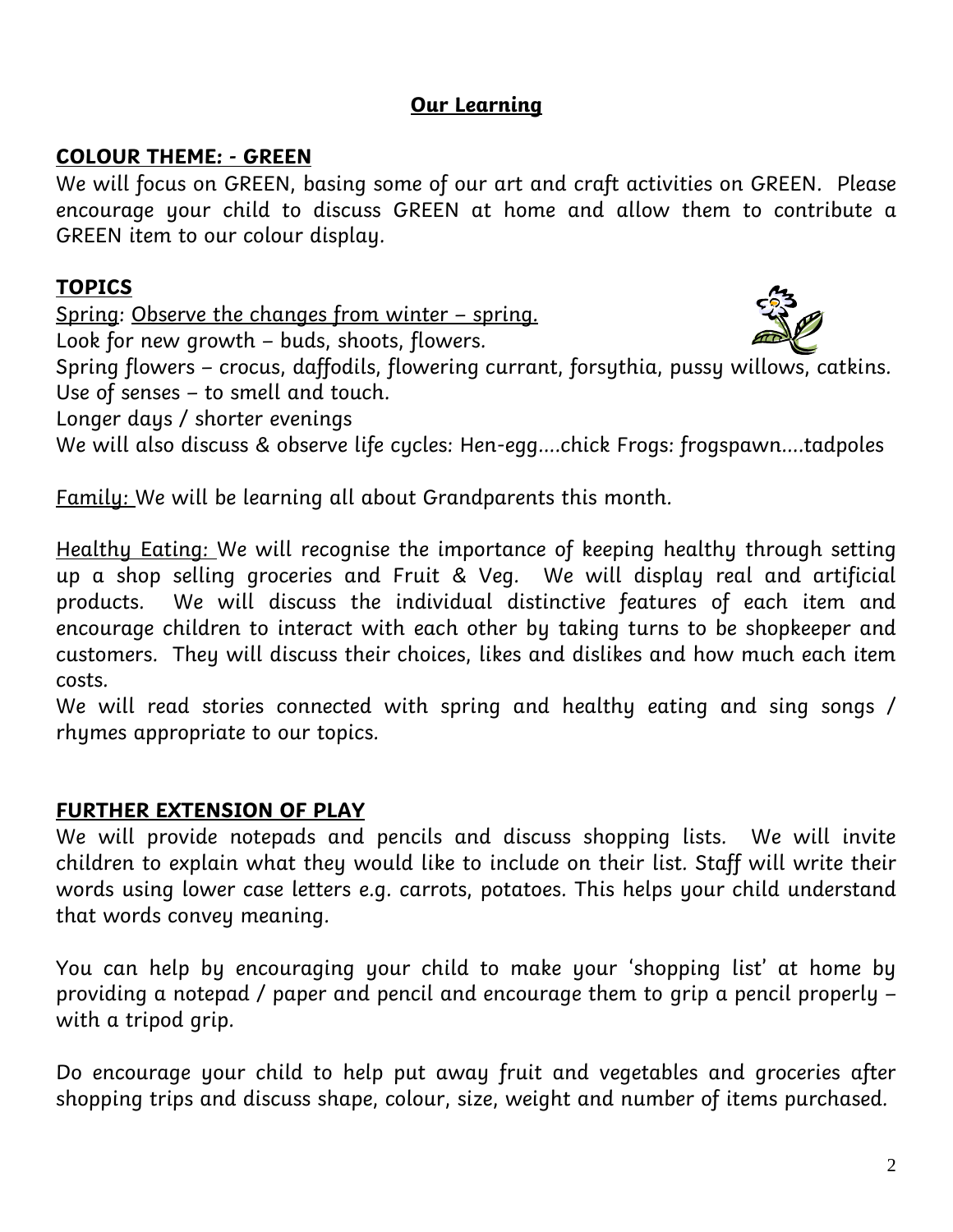

# **CARE OF TEETH**

We will talk about care of teeth and discuss healthy and unhealthy food, which affects our teeth. To take care of our teeth we talk about the importance of visiting the dentist regularly. Children should continue to brush their teeth twice daily at home and visit the dentist every 6 months.

#### **COOKING ACTIVITIES FOR MARCH**

Green biscuits, Fresh Fruit Salad and we will chop green fruit and vegetables.

#### **MATHEMATICS**

Our shape for the month is a square and we will provide a comprehensive range of activities and support materials to enable exploration of this shape. Please encourage your child to find square shapes at home and in the environment.

## **HOW TO HELP YOUR CHILD BECOME INDEPENDENT**

- a) Please encourage and help your child to put on / fasten or zip up their own coat.
- b) Children are now recognising their own name so please discuss their own name. Look at the shape of the letters and make the sound of the initial letter i.e. **D** for Daniel.
- c) Please encourage your child to set the table for dinner i.e. placemat, knife / fork / spoon in the correct position etc.

#### **ART WORKSHOPS**

On the  $7<sup>th</sup>$  and 14<sup>th</sup> March the children will take part in sprint art workshops with New Lodge Arts in school.

#### **World Book Day**

Children will be given vouchers for World Book Day

#### **REMINDERS**

#### **25th March 2022 - Parent Teacher Meetings**

Meetings will take place on Friday 25<sup>th</sup> March via telephone or in person in the school office (face coverings should be worn)

Each informal meeting lasts approximately 10 mins and is an opportunity to discuss your child's progress and for you to discuss any queries or concerns. From Monday 21st March a sheet will be displayed in the veranda for you to choose a suitable time slot for your meeting. Please insert both your child's name, your name and whether you want an in person meeting or a telephone call with the number you would like to be contacted on.

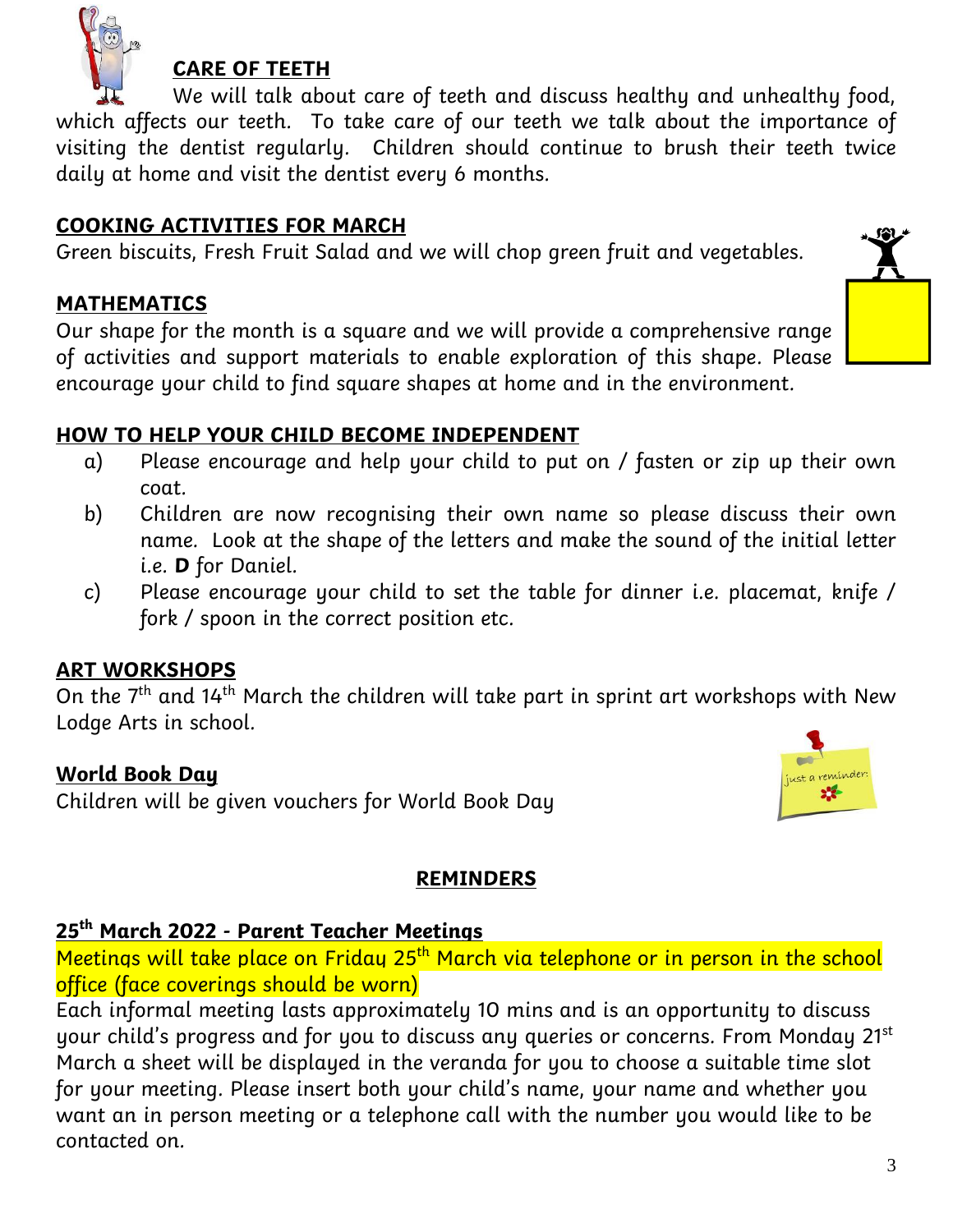#### **HOME LEARNING**

Our website has many ideas and activities for you to extend your child's learning at home. Please click on [https://www.victorianursery.org.uk/home-learning/.](https://www.victorianursery.org.uk/home-learning/)

Our electronic devices lending scheme has begun. Children will be given an electronic device for a weekend once a month to extend learning. Instructions about how to use the device and keep in safe will be included in the bag.

Every two weeks your child will be given a 'Lending Library Bag' to enhance our

promotion of Language and Literacy in the curriculum. The bags will be distributed on Thursday afternoons and should be returned the following Wednesday morning; this will give you ample time to share the books over the week. Each bag will contain 5 books and a plastic folder with photographs of the books to help you to collate them for their return to school.

Every child was given a home learning bag at the beginning of the term with various activities as part of our Getting ready to Learn Programme. Links and other information have been sent via Seesaw. This bag is to be kept at home to be used at your leisure and can also be in the case of school absence.

You can follow our **High 5 positive behaviour programme** focusing on Play, Praise, Commands, Rewards and Consequences. Links to webinars and content can be found on our website [https://victorianursery.org.uk/parents/high-5-positive-behaviour](https://victorianursery.org.uk/parents/high-5-positive-behaviour-programme/)[programme/.](https://victorianursery.org.uk/parents/high-5-positive-behaviour-programme/) It is vital that we work together to support children to display positive behaviour so they have a successful school experience.

#### **CLOTHING**

Please provide a complete change of clothing for your child in case of a toileting or water tray accident. Please label all clothes and coats clearly with your child's name.

## **SNACK / DINNER MONEY**

We would appreciate prompt payment of snack / dinner money on a Monday mornings. Envelopes are distributed on Friday to enable all parents to have the **CORRECT** amount ready for Monday morning.

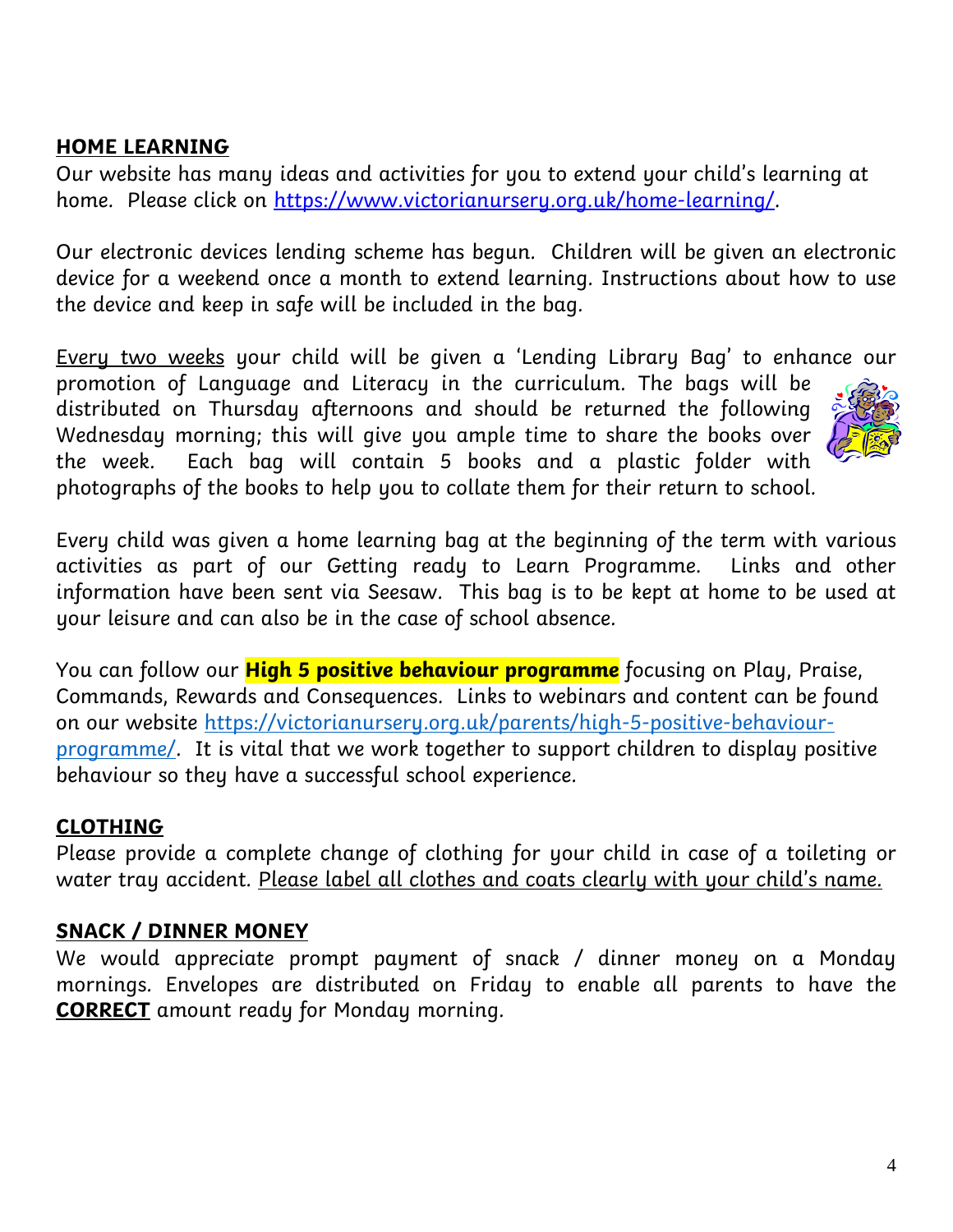

**17th and 18th March School Closure-** School will be closed Thursday 17th March and Friday 18th March for St. Patrick's and will re-open on Monday 21<sup>st</sup> March at the usual time.



Other upcoming school holidays can be found on our website <https://www.victorianursery.org.uk/parents/holiday-list/>

# **COVID -19 SCHOOL INFORMATION**

# **ARRIVAL/ COLLECTION OF CHILDREN**

Thank you for keeping your child at home when they are unwell. When children are well in school they thrive and have a successful day. Unfortunately there is often an increase in respiratory viruses' and vomiting and diarrhoea bugs this term. We wish to remind parents that children should not return to school before they have fully recovered.

If your child has COVID symptoms your child should NOT come to school. Please follow PHA guidelines.

It is everyone's responsibility in our school community to protect our children, staff and families.

In the case of vomiting and diarrhoea – only when full sleeping and eating patterns have been re-established and your child is in good form. In the case of any vomiting and diarrhoea  $-48$  hours must have elapsed AFTER the last episode of diarrhoea before any child may safely return to school. For example, if your child had diarrhoea on Tuesday evening they should not return to school until Friday morning.

Reminders –

- 1. Face coverings should be worn by all adults entering our school grounds.
- 2. Staggered start from 9am to 9.30am.
- 3. On arrival stand on the red cones 2m apart. Hold your child's hand and do not let them play on equipment in the playground.
- 4. ONLY ONE family should be in the covered veranda area at a time.
- 5. Help your child to hang up their coat and to wash their hands at the sink (only family should be at the sink at a time).
- 6. When you are leaving after arrival walk please around the slide and down the side of the tunnel to avoid congestion.
- 7. Please collect your child on time. Staggered pick up is between 1.15pm 1.25pm. There is no supervision available after 1.30pm.